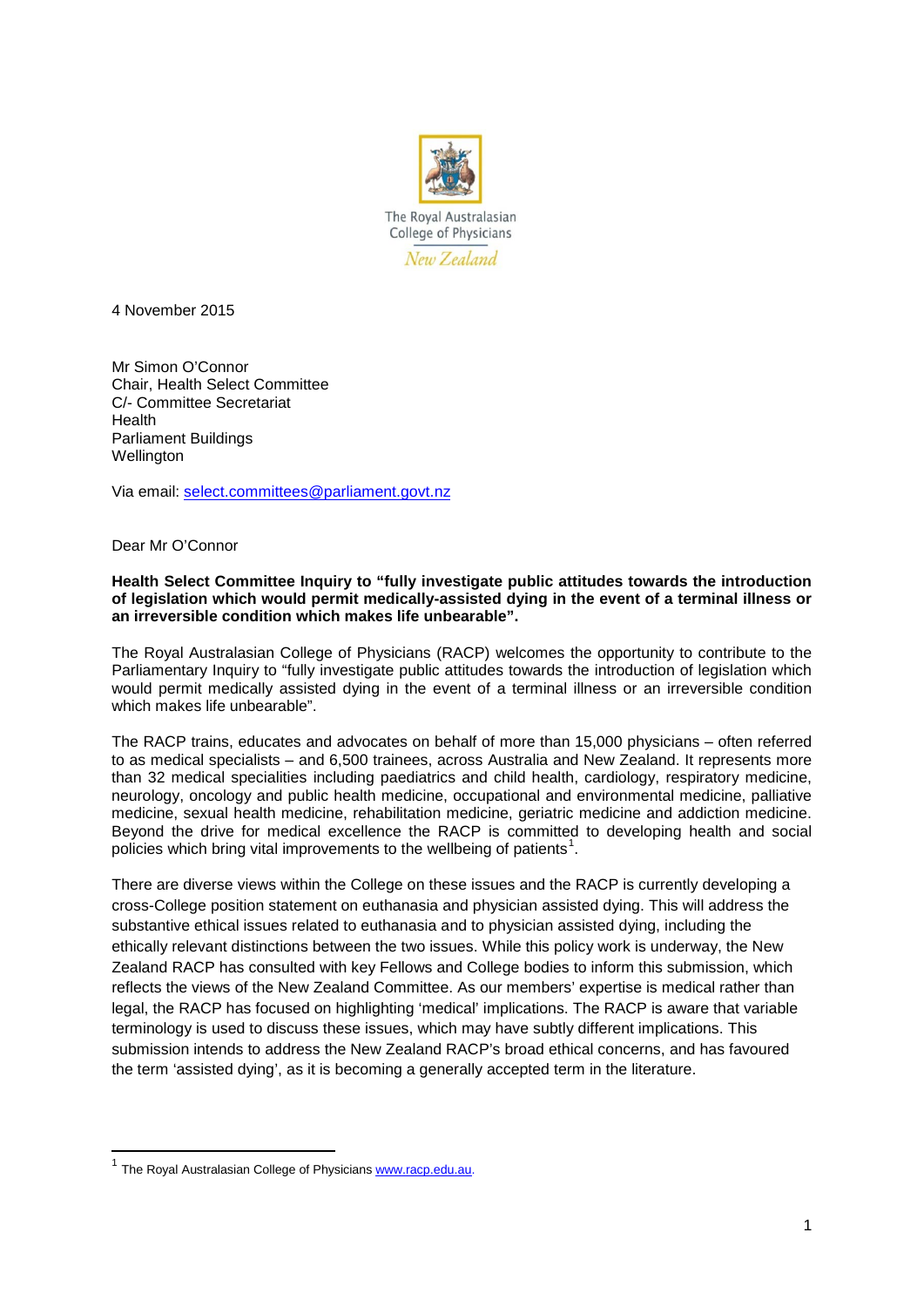The New Zealand RACP Committee's main concern about the political and social debate on euthanasia and physician assisted dying in New Zealand, is that any change to existing law that permits 'medically-assisted dying' will implicate its members, and would significantly impact on and affect physicians' daily practice. Also, there are diverse and divergent views within the College and the broader community on the question of euthanasia and physician assisted dying. In this context, RACP supports the Health Select Committee's role in undertaking "a full investigation into ending one's life in New Zealand, in order to fully understand public attitudes, and give consideration of all the various aspects of the issue, including the social, legal, medical, cultural, financial, ethical, and philosophical implications".

The RACP is pleased that the breadth of investigation will include consideration of the context that leads to making a decision to end life: "1.The factors that contribute to the desire to end one's life. 2. The effectiveness of services and support available to those who desire to end their own lives. 3. The attitudes of New Zealanders towards the ending of one's life and the current legal situation. 4. International experiences".

## **Main Concerns**

Euthanasia and assisted dying each raise a number of ethical, social, legal and religious concerns, and there are various ethical arguments for and against the legalisation of euthanasia and assisted dying in medical practice which are well-articulated in medical literature, public discourse, and proposed legislation<sup>[2](#page-1-0)</sup>.

The New Zealand Committee of the College is concerned about potential and unintended consequences and associated complexities of legalising euthanasia and/or physician assisted dying in New Zealand and wishes to draw these matters to the attention of the Health Select Committee, including:

- 1. The presumption that legalised assisted dying is necessarily an activity for doctors to consider, when it might reasonably fall within the expertise of other occupational groups.
- 2. Removing the emphasis on, and support for, high quality palliative care and advance care planning.
- 3. Conflicting public health messages, where suicide is acceptable in certain circumstances, and the impact this may have on impressionable groups, such as youth.
- 4. Placing undue pressures on vulnerable patient groups, such as the frail, elderly, neonates and children, the socially marginalised, people with impaired intellectual capacity and those with reduced educational capacity.
- 5. The difficulty in determining what decision is in the patient's best interests, particularly when they are in a compromised cognitive state or in the case of neonates when such a decision could be based on the prediction of future disability, rather than current health status.
- 6. The enhanced possibility of making an irreversible mistake (i.e. ending the life of someone who didn't want to die but whose intentions were misinterpreted).
- 7. Rationalising the decision to end a life, because the patient feels s/he is 'a burden' and determining whether this is due to underlying depression, influenced by family, or a reality for the patient.
- 8. The impact that doctors' potential role in assisted dying may have on doctors' professionalism and patient-doctor relationships. A doctor's role is not just to heal or cure, more importantly it is to reduce human suffering.

<span id="page-1-0"></span> $^2$  The Australia Institute. Survey results: Attitudes to voluntary euthanasia. 2011. [cited 2015 October 15] Available at<http://www.tai.org.au/node/1316>  $\overline{a}$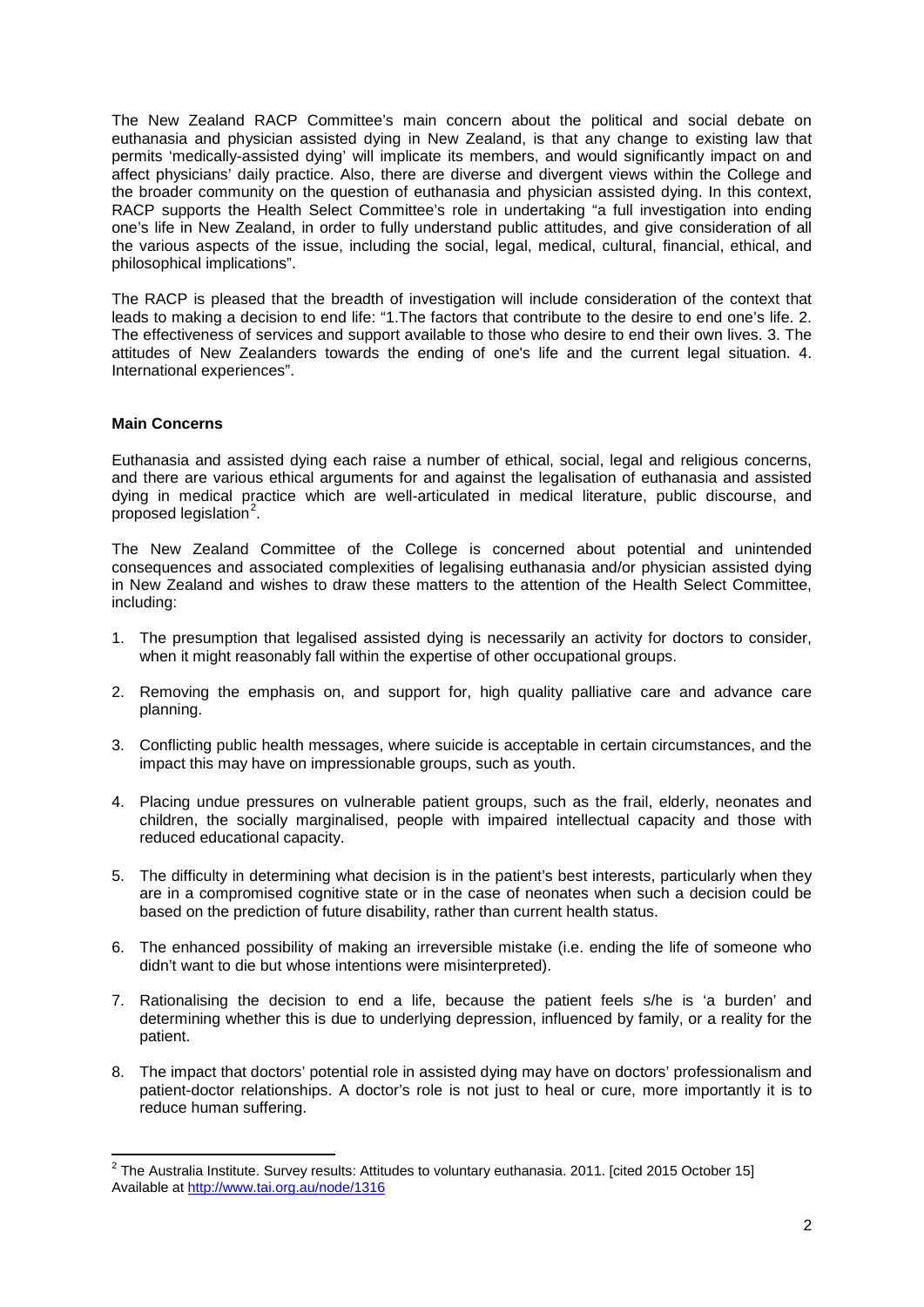- 9. Undermining public trust in the institutions of health care, if one of the possible outcomes is that the institution might deliberately end the life of a patient.
- 10. Increasing justification for euthanasia and potential for abuse, for example cost savings for the health system<sup>[3](#page-2-0)</sup>.
- 11. Devaluing the experience of dying.
- 12. Conflation of ethically distinct activities of symptom control at the end of life with the deliberate intention to terminate life.
- 13. Conflation of ethically distinct scenarios of the terminal phase with earlier phases of incurable illness.

These concerns are reflected in the World Medical Association's Declaration on Euthanasia which states that deliberately ending the life of a patient is unethical:

*"Euthanasia, that is the act of deliberately ending the life of a patient, even at the patient's own request or at the request of close relatives, is unethical. This does not prevent the physician from respecting the desire of a patient to allow the natural process of death to follow its course in the terminal phase of sickness[4](#page-2-1) .*

## **Issues in end of life care**

High quality planning and effective palliative care are ethical and produce the best care for patients at the end of their lives, wherever they are in the life course. Good end–of-life care is associated with a number of positive outcomes for patients, whānau/family and carers, contributes to better quality of life, and reduces psychological burden. This is the care that doctors are vocationally trained to provide. The New Zealand RACP Committee holds that providing good end-of-life care to all patients negates the need for euthanasia.

Physicians should ensure that every effort is made to provide high quality end-of-life care, and champion this throughout the health system. All physicians have a role in providing good end-of-life care, and physicians have a key role in promoting Advance Care Planning, ensuring that the wishes of patients and loved ones are known and respected, and that care is personalised.

Challenges in providing good end-of-life care include uncertainties around diagnosing dying, particularly in non-malignant diseases, taboos around discussing death and dying, and fragmentation of care.

The RACP has identified five key elements of end-of-life care:

- 1. Diagnosing dying or the risk of dying
- 2. Respecting patient autonomy and providing personalised care
- 3. Ensuring that medical treatment decisions respect the patient's best interests
- 4. Managing symptoms

**.** 

5. Supporting carers and family

Care must involve the fundamental components of diagnosis, investigation, prescribing/deprescribing and management, and be founded in rational assessment and careful consideration of all aspects of health care that people receive towards and at the end of life. Health care teams and services must also consider the significant impact on a patient's whānau/family and carers. Good end-of-life care requires clear communication and commitment from a range of health care providers and others, e.g.

<span id="page-2-0"></span> $3$  Vogel L. Line between acts and omissions blurred, euthanasia critics argue. CMAJ 2012 [cited 2015 October 9];184(1):e19-e20. Available a[t http://www.cmaj.ca/content/184/1/E19](http://www.cmaj.ca/content/184/1/E19)

<span id="page-2-1"></span><sup>&</sup>lt;sup>4</sup> Dean J, Mahar P. Loh E. Ludlow K. Duty of care or a matter of conduct. Can a doctor refuse a person in need of urgent medical attention? Aust Fam Physician 2013 October; 42(10):746-748 [cited 2015 October 8] <http://www.racgp.org.au/afp/2013/october/duty-of-care/>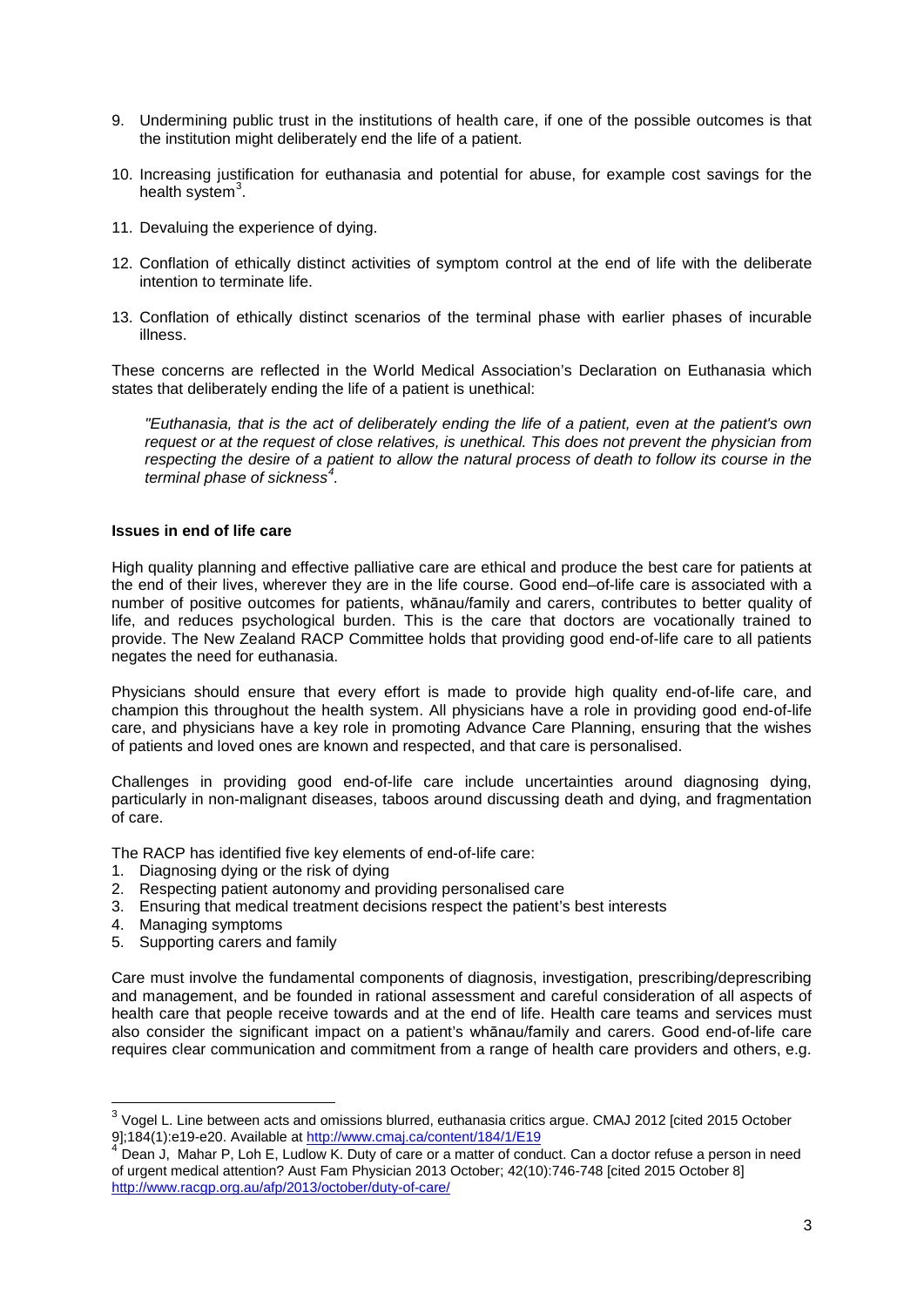social workers, pastoral carers, as well as the whānau/family having a central role (Whānau/familycentred care).

Good end-of-life care enables patients to live as well as possible and ensures that a patient's whānau/family and carers get the support they need. Care is characterised by providing high quality palliative care that is patient-centred and integrated. A better death is likely to result from a reduction in the use of unwanted, inappropriate and ineffective treatment, resulting in less suffering and pain, and a lessened psychological burden on the patient as well as their whānau/family, carers and health professionals involved in their care.

The New Zealand Committee of the RACP also upholds a Māori perspective on death and dying:

*"An important cultural consideration in Te Ao Māori is that the mauri of a person is independent from their brain, in this context spiritual presence is still respected during physical and psychological deterioration. Furthermore, the mana of an iwi and whānau is often relative to the number of kaumātua (elders) present. As such, independent of whether Māori elderly are in poor health their continuing presence is seen as enhancing the mana of their Marae and people".*

The RACP believes quality end-of-life care is becoming a critical aspect of medicine as more people are dying from terminal illness or chronic diseases due to the significant gains in life expectancy and advances being made in medicine<sup>[5](#page-3-0)</sup>. However not all patients have equitable access to consistent, good quality end-of-life care, such as socioeconomically disadvantaged populations, non-cancer patients, older people living in residential aged care facilities, and people in rural or remote communities<sup>[6](#page-3-1)</sup>. Guidance and programmes are also needed to help physicians comply with regulatory requirements, and demonstrate their performance and commitment to providing high quality end-of-life care that supports patients, whānau/family and carers to access where needed<sup>[7](#page-3-2)</sup>.

## **Summary points**

**.** 

- 1. This submission of the New Zealand RACP Committee, rather than the RACP, recognises that strong and opposing views are held within the medical profession and in the community on the issues of euthanasia and physician assisted dying.
- 2. The New Zealand RACP Committee notes that many doctors are against euthanasia and physician assisted dying and will not choose to be involved. We urge the Inquiry to adequately address alternative arrangements not requiring the input of doctors in the proposed Bill.
- 3. The New Zealand RACP Committee supports the provision of high quality accessible and equitable palliative care as a priority in New Zealand.
- 4. The New Zealand RACP Committee upholds Māori perspectives on death and dying, and the statement on the World Medical Association's Declaration on Euthanasia.
- 5. The New Zealand RACP Committee is concerned about potential unintended consequences and associated complexities of legalising euthanasia and physician assisted dying in New Zealand .
- 6. The New Zealand RACP Committee wishes to draw the Health Select Committee attention to points raised in the main concerns section of this submission as those to be addressed during the Inquiry on euthanasia and physician assisted dying.

<span id="page-3-0"></span><sup>5</sup> Australian Institute of Health and Welfare. Australia's Health 2014: How healthy are we? 2015 [cited 2015 October 16]. Available at http://www.aihw.gov.au/australias-health/2014/how-healthy/<br><sup>6</sup> Queensland Health: Statewide strategy for end-of-life care. May 2015 [cited 2015 October 6]. Available at

<span id="page-3-1"></span><http://www.health.qld.gov.au/system-governance-strategic-direction/plans/health-service/> <sup>7</sup> For further information about quality end of life care, please refer to the Australian and New Zealand Society of

<span id="page-3-2"></span>Palliative Medicine (ANZSPM) Position Statement: Quality End-of-Life care – Part 1 – Essential elements for quality, safety and appropriate clinical care at the end of life. 2014 [cited 2015 October 5]. Available at <http://www.anzspm.org.au/c/anzspm?a=da&did=1005077>